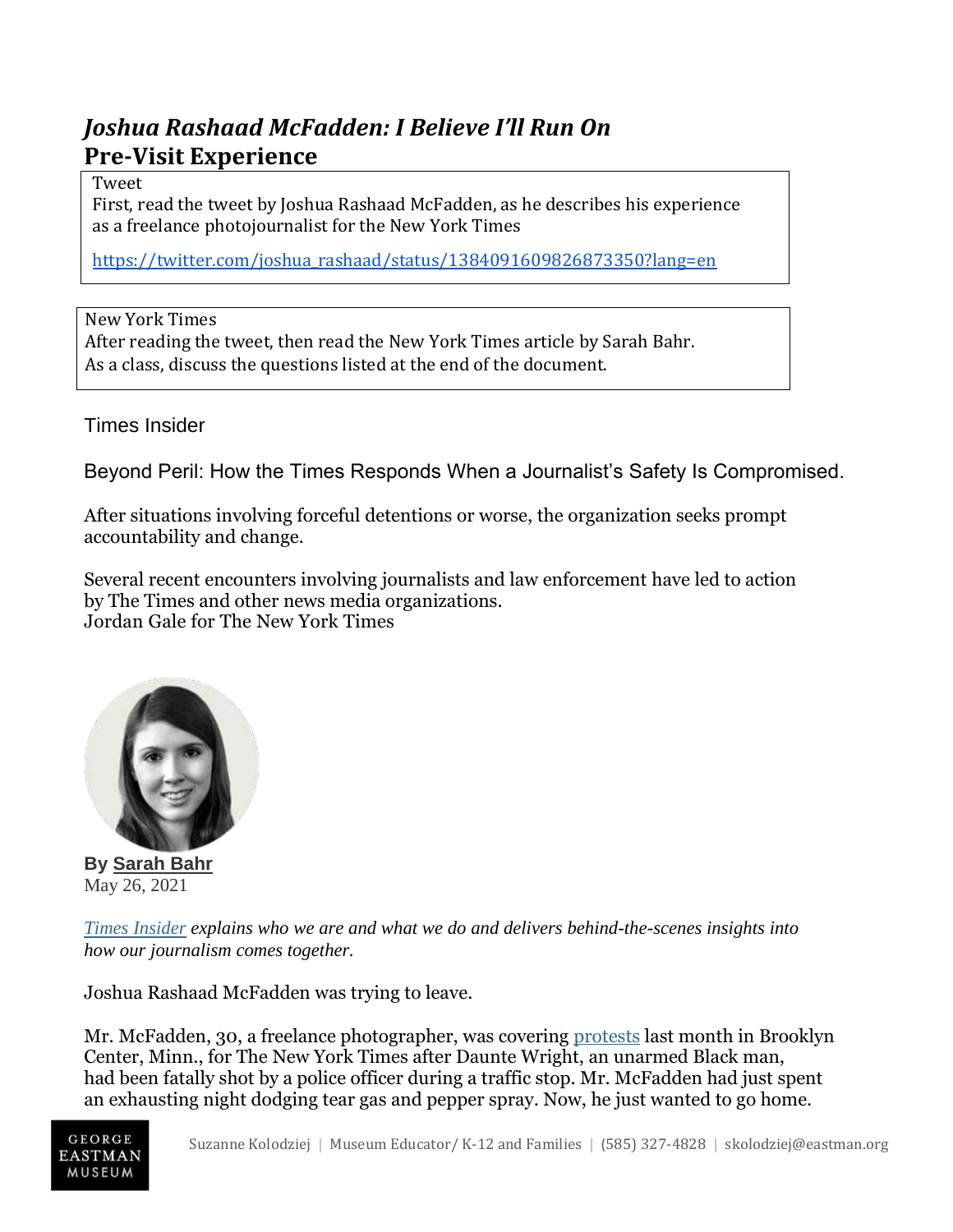About 15 police officers stood in his way.

As he was trying to exit the area, the officers surrounded the car he was in with another photographer, he said, first beating on the windows with batons and then entering the car and striking his legs and camera lens. They did not believe him when he said he was a journalist. It was only after the other photographer — white, he noted — vouched for his credentials that they let him go.

The other photographer was able to have a discussion without the yelling or the beating, Mr. McFadden, who is Black, said, "but the police continued to scrutinize me, and it seemed like they were going to hold me back and not allow me to go." Mr. McFadden said he was shaken up but OK.

Because the safety of its journalists is a critical priority, The Times immediately responds on two fronts after incidents like this: It ensures the journalist is being cared for while using every resource available to convey that this cannot be tolerated.

A Times team with members from various departments — legal, security, human resources provides journalists with assistance they may need as a result of an incident on the job, depending on their circumstances. And as a news organization, The Times responds forcefully whenever its journalists come under attack.

Mr. McFadden was far from alone in his experience with the Minnesota police recently. In the weeks that followed Mr. Wright's killing, members of the news media were sprayed with chemical irritants, arrested and beaten by law enforcement while documenting the demonstrations, said Leita Walker, a lawyer representing more than 20 news media organizations, including The Times.

Last month, Ms. Walker sent a [letter](https://www.nytimes.com/2021/04/18/business/minnesota-journalists-assault-protests.html) to the Minnesota governor, Tim Walz, and Minnesota law enforcement leaders that made clear the "widespread intimidation, violence and other misconduct directed at journalists" was unacceptable.

The Justice Department has since started an [investigation](https://www.nytimes.com/2021/04/21/us/justice-department-investigation-minneapolis-police.html) into the Minneapolis Police Department, and Mr. Walz publicly [apologized](https://www.nytimes.com/2021/04/18/business/minnesota-journalists-assault-protests.html) for the officers' behavior — and promised to do better. Also, the Minnesota commissioner of corrections is investigating conduct directed toward journalists during the recent protests.

Dana Green, a lawyer for The Times, said members of senior police leadership apologized, too, and said that they valued the work journalists were doing.

"That might sound like lip service," she said. "But in the current climate, it was really welcome."

David McCraw, The Times's deputy general counsel who has been with the paper for 18 years, said the treatment of Mr. McFadden and other journalists was "quite shocking."

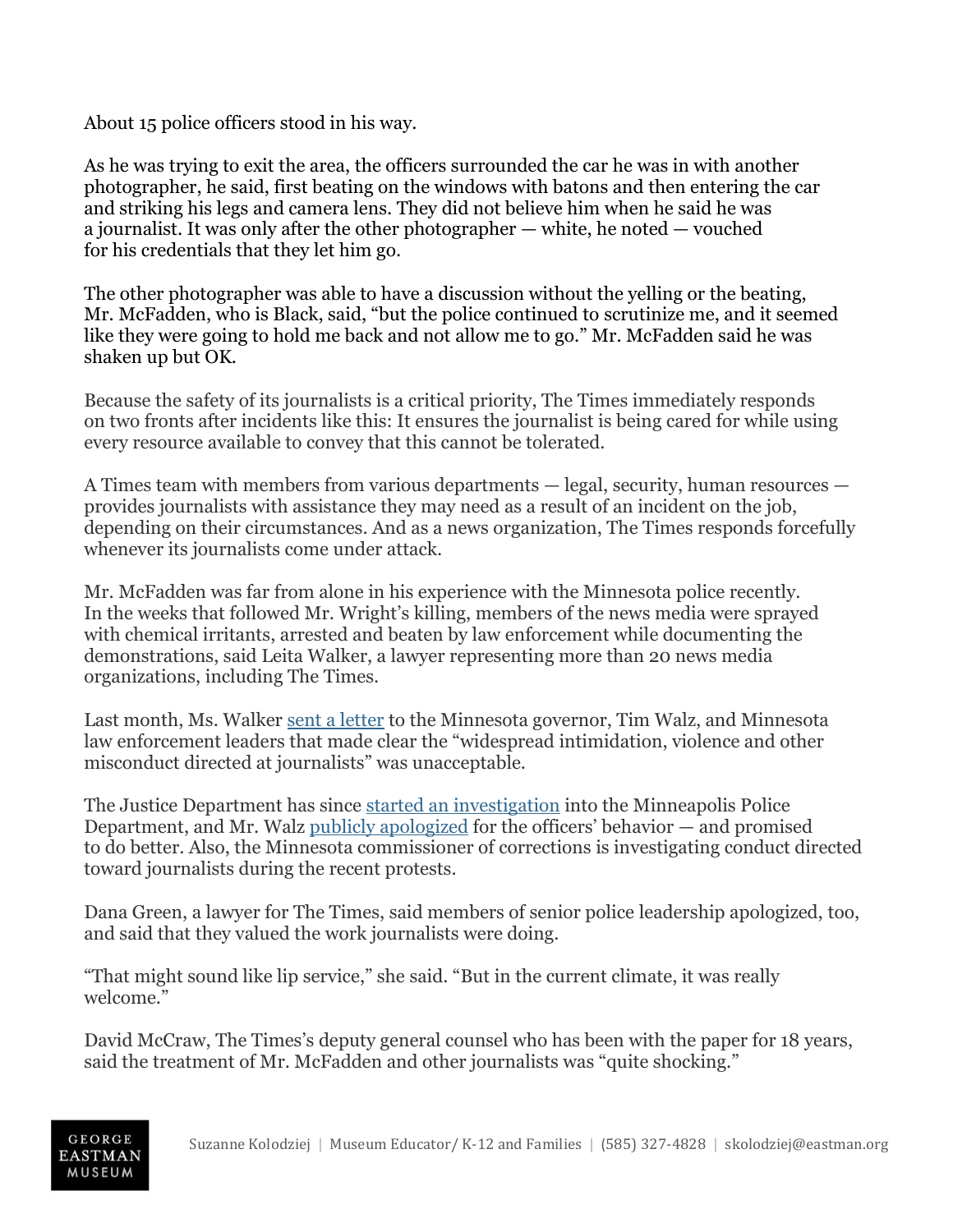"From time to time, in New York, we have people who feel like police are interfering with their ability to get to a scene," he said. "But we don't see regular physical harm being inflicted the way we did in Kenosha, Wis., and the way we did in Minneapolis." (In Kenosha, after a white officer shot a Black man, Jacob Blake, seven times and left him partly paralyzed, journalists covering protests were shot with rubber bullets fired by law enforcement.)

The Times works hard to try to prevent situations from escalating, Jia Lynn Yang, The Times's National editor, said. Reporters and editors meet with a security team before covering a potentially volatile event, during which they are advised that their safety always comes first.

"That's another reason why this treatment from police is so unfortunate," she said. "We are not trying to insert ourselves in the middle of confrontations. Our job—and it's important that we are allowed to do it  $-$  is to be there to observe."

Meaghan Looram, the director of photography for The Times, said editors work with photographers to create a security plan and maintain contact throughout the event they are covering. Journalists receive protective equipment that may include hazard gear like gas masks.

"We do our best to ensure that any journalist assigned to a hazardous or volatile situation is as prepared as possible, from a physical, legal and security perspective," she said.

Mr. McFadden, who is based in Rochester, N.Y., has been covering the unrest in Minneapolis since the week of George Floyd's killing last May. He said that as a freelancer, he carries a letter of work from The Times outlining his assignment, as well as his National Press Photographers Association credential. That includes a number that law enforcement can call for more information.

"It made me feel safer," he said. "I think without that, the situation could've been different. I know a lot of people who weren't with a certain paper or a paper at all who ended up arrested or detained longer."

Mr. McCraw said that after any such encounter with law enforcement, The Times is looking for two things in a response: prompt accountability and change.

"In Minnesota, we had the governor telling state police to stop it in real time within days of the incident," Mr. McCraw said, referring to the effort by a coalition of news organizations. "We want to get some sort of commitment that people will be disciplined if they violate that."

The governor's warning seemed to have an effect, he said, though the protests lessened in intensity after the trial of the former police officer Derek Chauvin ended with a guilty verdict.

But Mr. McFadden said he was still far from satisfied by the response from law enforcement or reassured it wouldn't happen again. Just days after the first incident, he said he was forced